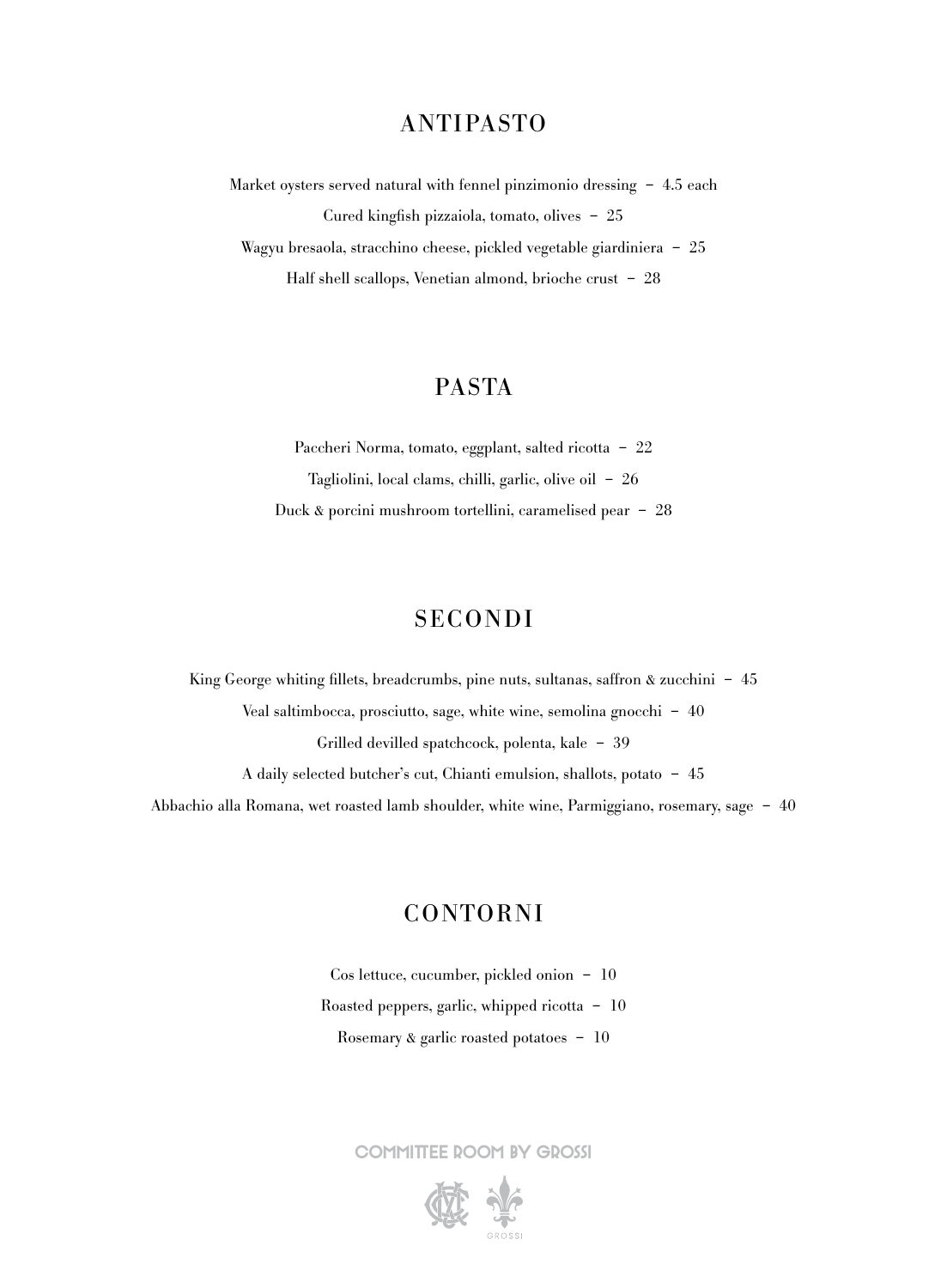## FORMAGGIO

*Daily selection from the board*

2 cheeses – 25

 $4$  cheeses  $-45$ 

# DOLCI

Tiramisu - trifle of coffee, liqueurs, chocolate & mascarpone – 18

House made cannoli, ricotta cream, pistachio, Melbourne rooftop honey ice cream – 18

House churned gelato, Roman waffle – 16 *Raspberry & rosemary, pistachio, chocolate*

Panettone pudding, brandy anglaise, berries – 18

## DESSERT & FORTIFIED WINES

T'Gallant Moscato, NV – 11/60

Henschke Noble Semillon 375ml, 2016 – 70

Penfolds Fortified Club Reserve Aged Tawny, NV – 10

Penfolds Grandfather Rare Tawny, NV – 16

Penfolds Great Grandfather Rare Tawny, NV – 29

*Coffee & Cantucci* – 5

COMMITTEE DOOM BY GDOSSI

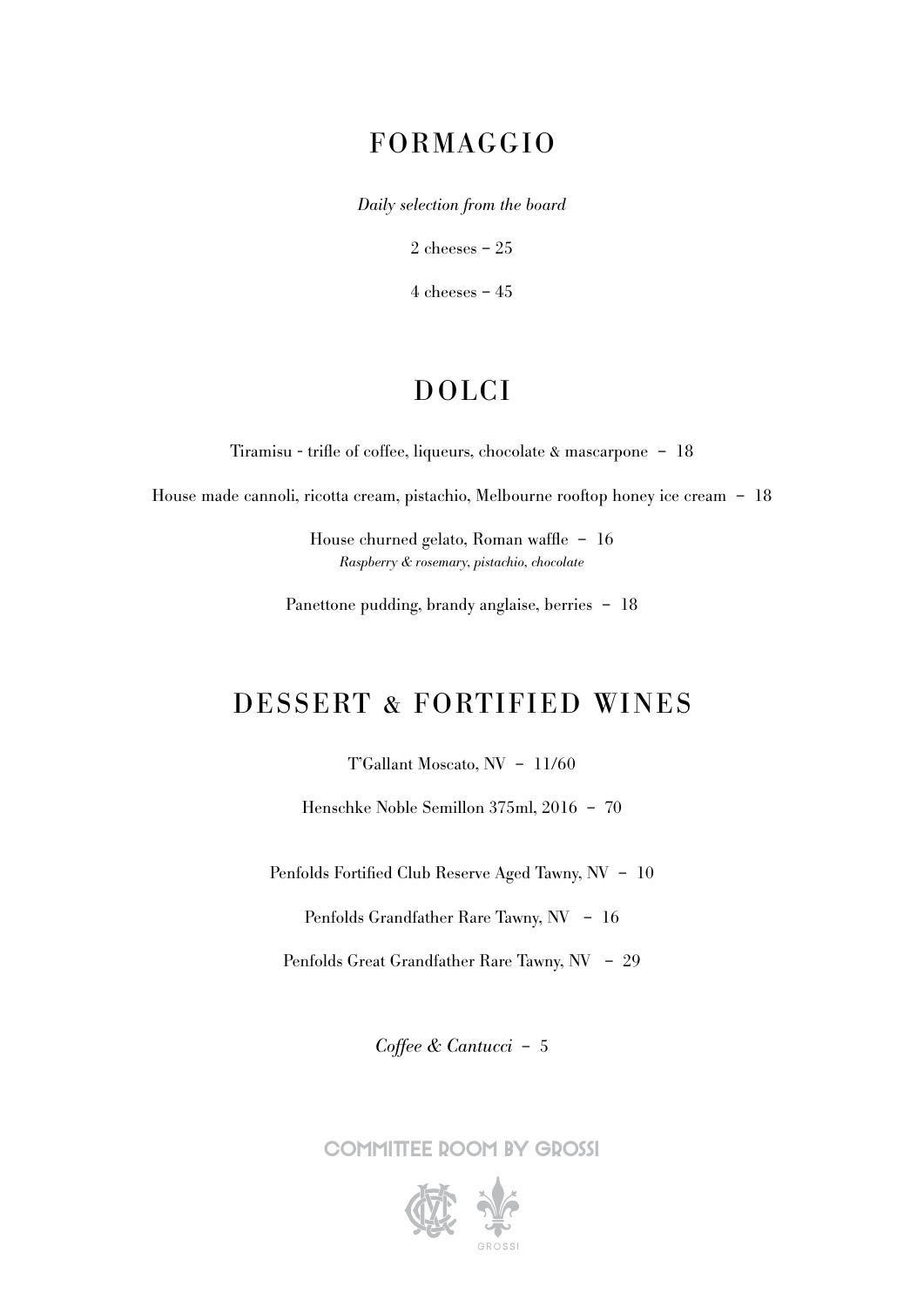## SPARKLING / CHAMPAGNE

### SPARKLING

| MCC Reserve sparkling, NV, Goulburn Valley, Victoria          | 10.50/54.00 |
|---------------------------------------------------------------|-------------|
| Cavallere d'Óro Prosecco, NV Veneto, Italy                    | 12.90/68.00 |
| Seppelt Show Sparkling Shiraz, 2008 Grampians, Victoria       | 255.00      |
| Ca'Del Bosco DOCG Brut Cuvee Prestige, NV Franciacorta, Italy | 230.00      |
| Lini 910 Lambrusco Rosso IGT, NV Emilia Romagna, Italy        | 11.00/65.00 |

### CHAMPAGNE

| Mumm Cordon Rouge, NV Reims, France    | 23.00/125.00 |
|----------------------------------------|--------------|
| Champagne Taittinger, NV Reims, France | 145.00       |

## WHITE & ROSÉ

### RIESLING

| Leo Buring Watervale Riesling, 2021 Watervale, South Australia                            | 110.00      |
|-------------------------------------------------------------------------------------------|-------------|
| Seppelts Grampians Riesling, 2019 Great Western, Victoria                                 | 15.90/70.00 |
| <b>SAUVIGNON BLANC / BLENDS</b>                                                           |             |
| MCC Reserve Sauvignon Blanc, 2019 South Australia                                         | 11.50/52.00 |
| Flowerpot Sauvignon Blanc, 2021 Marlborough, New Zealand                                  | 55.00       |
| Dog Point 'Section 94' Sauvignon Blanc, 2020<br>Marlborough, New Zealand                  | 95.00       |
| <b>CHARDONNAY</b>                                                                         |             |
| Coldstream Hills Chardonnay, 2020 Yarra Valley, Victoria                                  | 84.00       |
| Devil's Lair 'Dance with the Devil' Chardonnay, 2020<br>Margaret River, Western Australia | 12.50/55.00 |
| Penfolds 'Bin A' Chardonnay, 2019 Adelaide Hills, South Australia                         | 285.00      |
| <b>CELLAR RELEASE</b>                                                                     |             |
| Seppelt Drumborg Chardonnay, 2011Great Western, Victoria                                  | 95.00       |
| Penfolds Bin 311 Henty Chardonnay, 2011 Henty, Victoria                                   | 100.00      |
| <b>WHITE VARIETALS</b>                                                                    |             |
| Saltram Winemakers Selection Fiano, 2019 Barossa, South Australia                         | 65.00       |
| Umani Ronchi Trebbiano d'Abruzzo<br>DOC bottled for Grossi, 2019 Abruzzo, Italy           | 16.50/72.00 |
| Cavallere d'Oro 'Campanile' Pinot Grigio IGT, NV<br>Veneto, Italy                         | 14.00/58.00 |
| Bollini Pinot Grigio DOC, 2020 Trentino - Alto Adige, Italy                               | 65.00       |
| Ronco Dei Tassi Friulano DOC, 2020 Friuli - Venezia Giulia, Italy                         | 115.00      |
| Giovanni Rosso Roero Arneis DOC, 2020 Piedmont, Italy                                     | 17.90/95.00 |
| Pieropan Soave Classico DOC 'Calvarino' 2019 Veneto, Italy                                | 145.00      |
| Collemassari Vermentino DOC 'Melacce' 2020 Tuscany, Italy                                 | 80.00       |
| Jankara Vermentino di Gallura Superiore DOCG, 2020<br>Sardinia, Italy                     | 130.00      |
| Jermann Ribolla Gialla 'Vinnae' IGT, 2020 Friuli - Venezia Giulia, Italy                  | 175.00      |
| ROSÉ                                                                                      |             |
| Selva Capuzza Garda Classiso Chiaretto<br>DOC 'San Donino', 2020 Lombardy, Italy          | 88.00       |
| St Huberts 'The Stag' Rosé, 2021 Victoria                                                 | 50.00       |

## RED

| Pinot Noir                                                                                    |             |
|-----------------------------------------------------------------------------------------------|-------------|
| St Huberts Pinot Noir, 2018 Yarra Valley, Victoria                                            | 18.00/90.00 |
| Coldstream Hills Pinot Noir, 2021 Yarra Valley, Victoria                                      | 95.00       |
| Penfolds Max's Pinot Noir, 2020 Tasmania                                                      | 85.00       |
| <b>CABERNET SAUVIGNON &amp; BLENDS</b>                                                        |             |
| Flowerpot Cabernet Shiraz Merlot, 2020 Glenrowan, Victoria                                    | 12.90/50.00 |
| Pepperjack Cabernet Sauvignon, 2020 Barossa Valley, South Australia                           | 80.00       |
| Coldstream Hills Reserve Cabernet Sauvignon, 2017<br>Yarra Valley, Victoria                   | 160.00      |
| Cullen 'Diana Madeline' Cabernet Sauvignon, 2020<br>Margaret River, Western Australia         | 230.00      |
| Wynns Johnsons Block Single Vineyard<br>Cabernet Sauvignon, 2018 Coonawarra, South Australia  | 170.00      |
| <b>CELLAR RELEASE</b>                                                                         |             |
| Penfolds Bin 389 Cabernet Shiraz, 2011 South Australia                                        | 190.00      |
| Wynns John Riddoch Cabernet Sauvignon 500ml, 1999<br>Coonawarra, South Australia              | 240.00      |
| SHIRAZ                                                                                        |             |
| MCC Reserve Shiraz, 2018 South Australia                                                      | 11.50/52.00 |
| Penfolds St Henri Shiraz, 2018 South Australia                                                | 190.00      |
| Seppelt The Great Entertainer Shiraz, 2021 Victoria                                           | 45.00       |
| Wynns Coonawarra Estate Shiraz, 202 Coonawarra, South Australia                               | 14.50/65.00 |
| Henschke Mount Edelstone Shiraz, 2016 Eden Valley, South Australia                            | 295.00      |
| Seppelts Mount Ida Shiraz, 2017 Heathcote, Victoria                                           | 145.00      |
| <b>CELLAR RELEASE</b>                                                                         |             |
| Wolf Blass Platinum Label<br>'Medlands Vineyard' Shiraz, 2010 Barossa Valley, South Australia | 280.00      |
| Penfolds RWT Shiraz, 2012 Barossa Valley, South Australia                                     | 285.00      |
| Penfolds Grange Shiraz, 2008 South Australia                                                  | 950.00      |
| <b>RED VARIETALS</b>                                                                          |             |
| Canterno Fantino Dolcetto d'Alba<br>DOC 'Bricco Bastia', 2020 Piedmont, Italy                 | 110.00      |
| Umani Ronchi Montepulciano d'Abruzzo<br>DOC bottled for Grossi, 2019 Abruzzo, Italy           | 16.50/72.00 |
| Marcarini Barbera d'Alba DOC<br>'Ciabot Camerano', 2019 Piedmont, Italy                       | 88.00       |
| Poliziano Chianti Colli Senesi DOCG, 2020 Tuscany, Italy                                      | 16.50/65.00 |
| Speri Valpolicella Classico Superiore<br>Ripasso DOC, 2019 Veneto, Italy                      | 140.00      |
| Felsina Chianti Classico DOCG, 2019 Tuscany, Italy                                            | 140.00      |
| San Giorgio Rosso di Montalcino DOC                                                           |             |
| 'Ciampoleto', 2019 Tuscany, Italy                                                             | 125.00      |
| Santadi Carignano del Sulcis DOC<br>Riserva 'Rocca Rubia', 2016 Sardinia, Italy               | 165.00      |
| Vietti Perbacco Langhe Nebbiolo DOC Piedmont, Italy                                           | 135.00      |
|                                                                                               |             |

COMMITTEE ROOM BY GROSSI